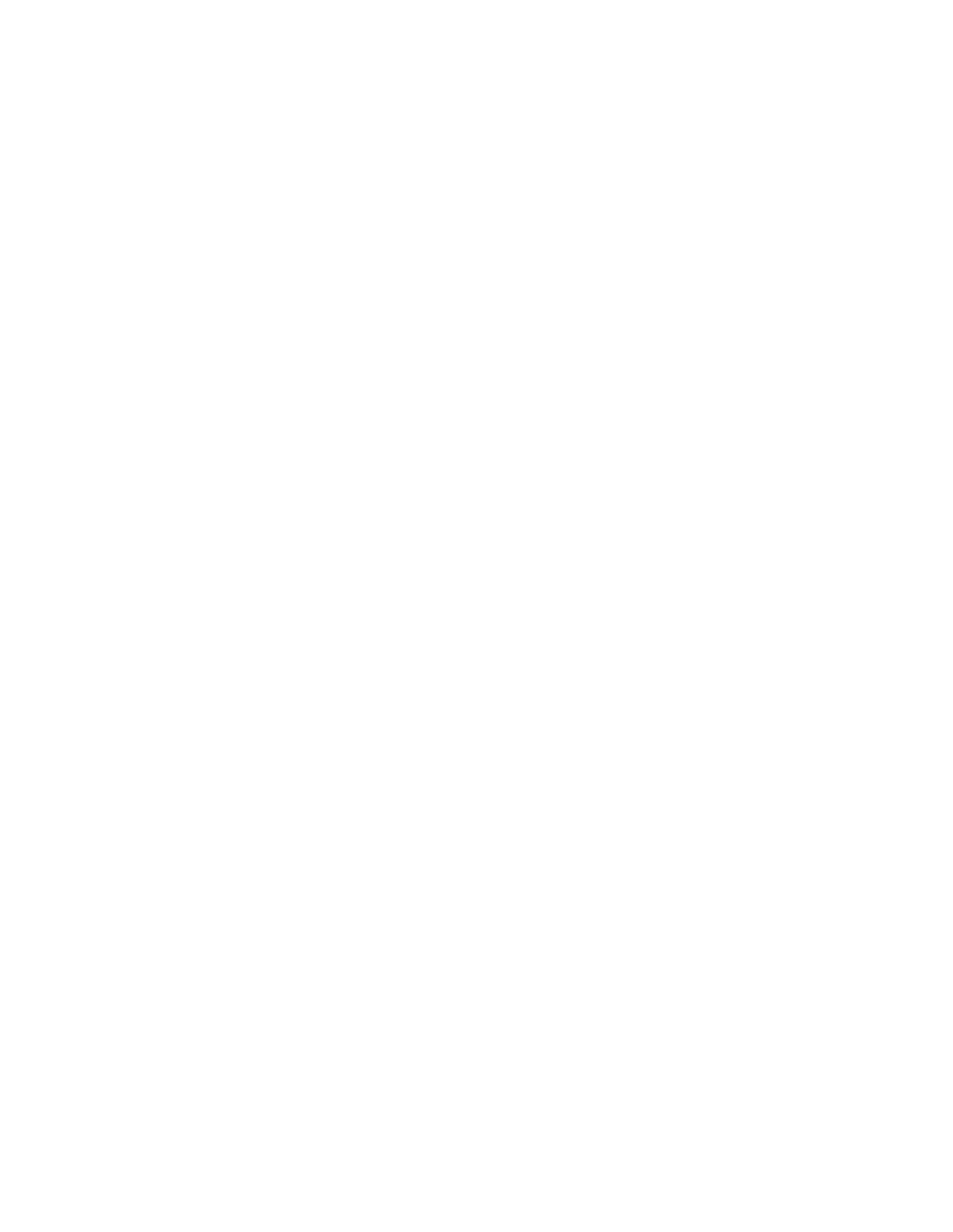# **How to Use True Constraining Constraining Supported**<br>the KITs **Supported**

**U.S. Department of Health and Human Services Substance Abuse and Mental Health Services Administration Center for Mental Health Services**



Knowledge Informing Transformation

# **Education**

A Promising Practice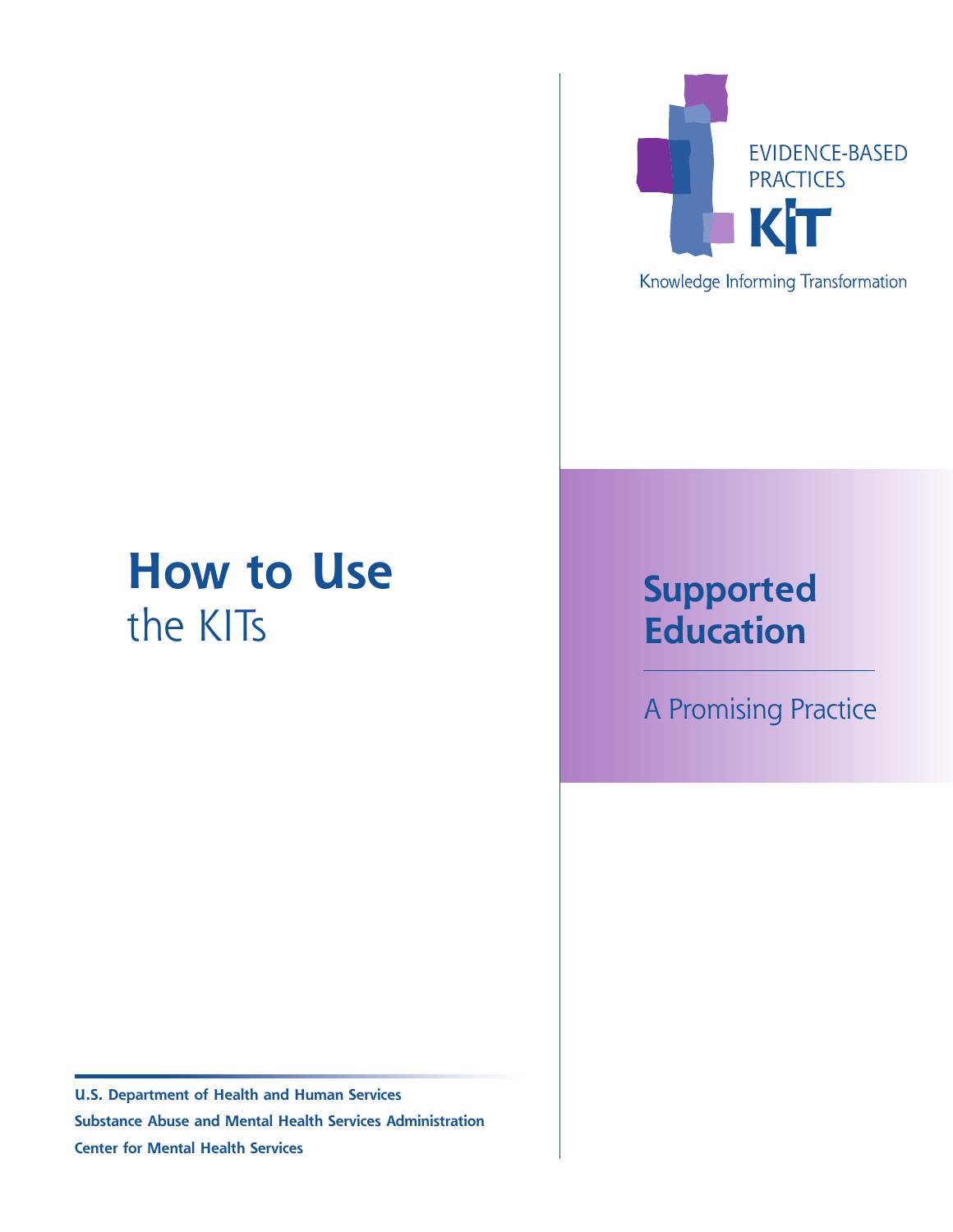#### **Acknowledgments**

This document was prepared for the Substance Abuse and Mental Health Services Administration (SAMHSA) by Karen V. Unger, Ph.D., Rehabilitation Through Education, Portland, Oregon, under contract number P233200500802P and Westat under contract number 270-03-6005 with SAMHSA, U.S. Department of Health and Human Services (HHS). Marian Scheinholtz served as the SAMHSA Government Project Officer.

#### **Disclaimer**

The views, opinions, and content of this publication are those of the authors and contributors and do not necessarily reflect the views, opinions, or policies of the Center for Mental Health Services (CMHS), SAMHSA, or HHS.

### **Public Domain Notice**

All material appearing in this document is in the public domain and may be reproduced or copied without permission from SAMHSA. Citation of the source is appreciated. However, this publication may not be reproduced or distributed for a fee without the specific, written authorization from the Office of Communications, SAMHSA, HHS.

#### **Electronic Access and Copies of Publication**

This publication may be downloaded or ordered at [http://store.samhsa.gov.](http://store.samhsa.gov) Or, please call SAMHSA at **1-877-SAMHSA-7** (1-877-726-4727) (English and Español).

#### **Recommended Citation**

Substance Abuse and Mental Health Services Administration. *Supported Education: How to Use the KITs.* HHS Pub. No. SMA-11-4654, Rockville, MD: Center for Mental Health Services, Substance Abuse and Mental Health Services Administration, U.S. Department of Health and Human Services, 2011.

**Originating Office**

**Center for Mental Health Services Substance Abuse and Mental Health Services Administration 1 Choke Cherry Road Rockville, MD 20857**

HHS Publication No. SMA-11-4654 Printed 2011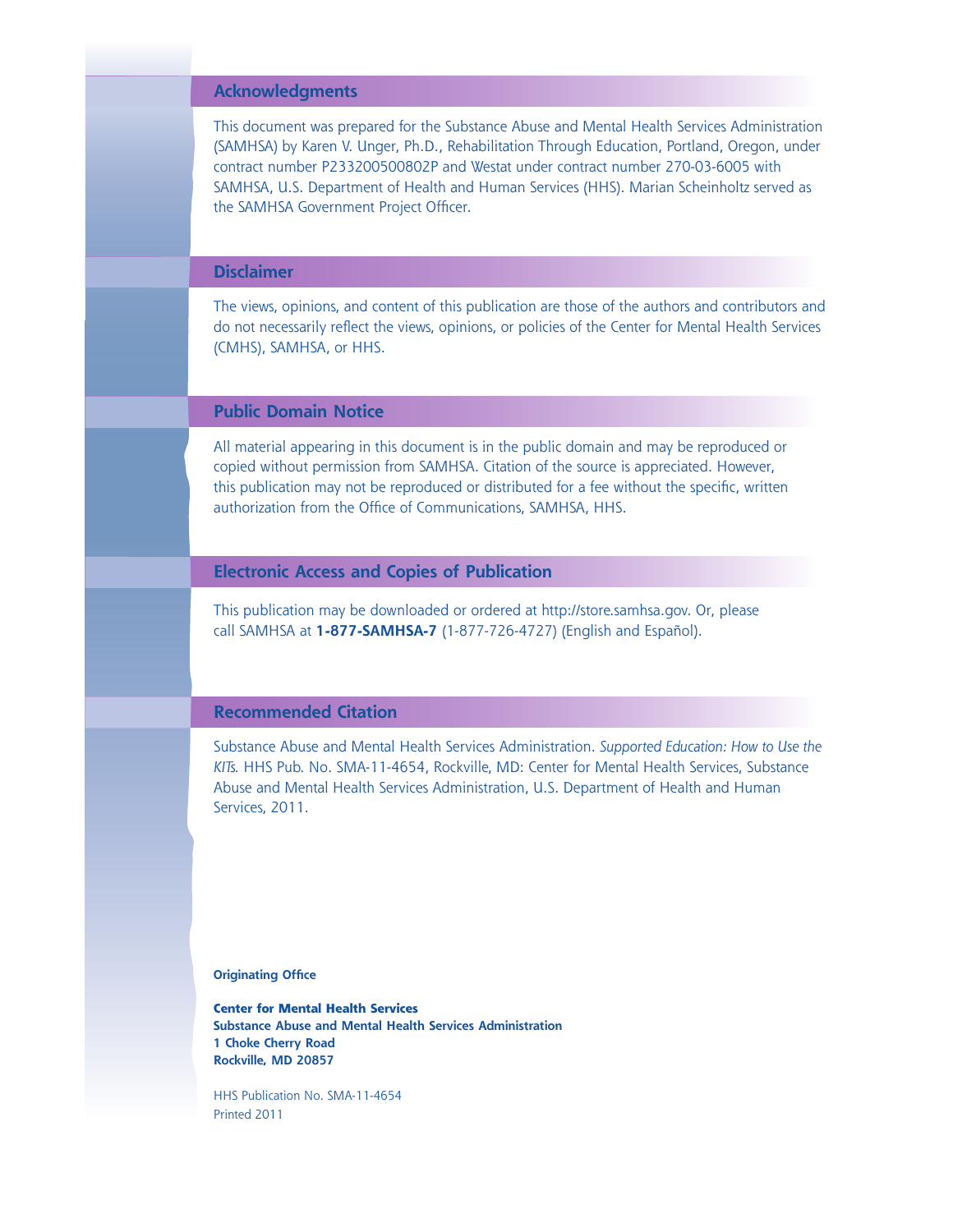

# Knowledge Informing Transformation

## **How to Use the KITs**

The Knowledge Informing Transformation (KIT) series, a product of the Substance Abuse and Mental Health Services Administration's (SAMHSA) Center for Mental Health Services (CMHS), gives states, communities, administrators, practitioners, consumers of mental health care, and their family members resources to implement mental health practices that work.

# **Supported Education**

A Promising Practice

For references, see the booklet, *The Evidence.*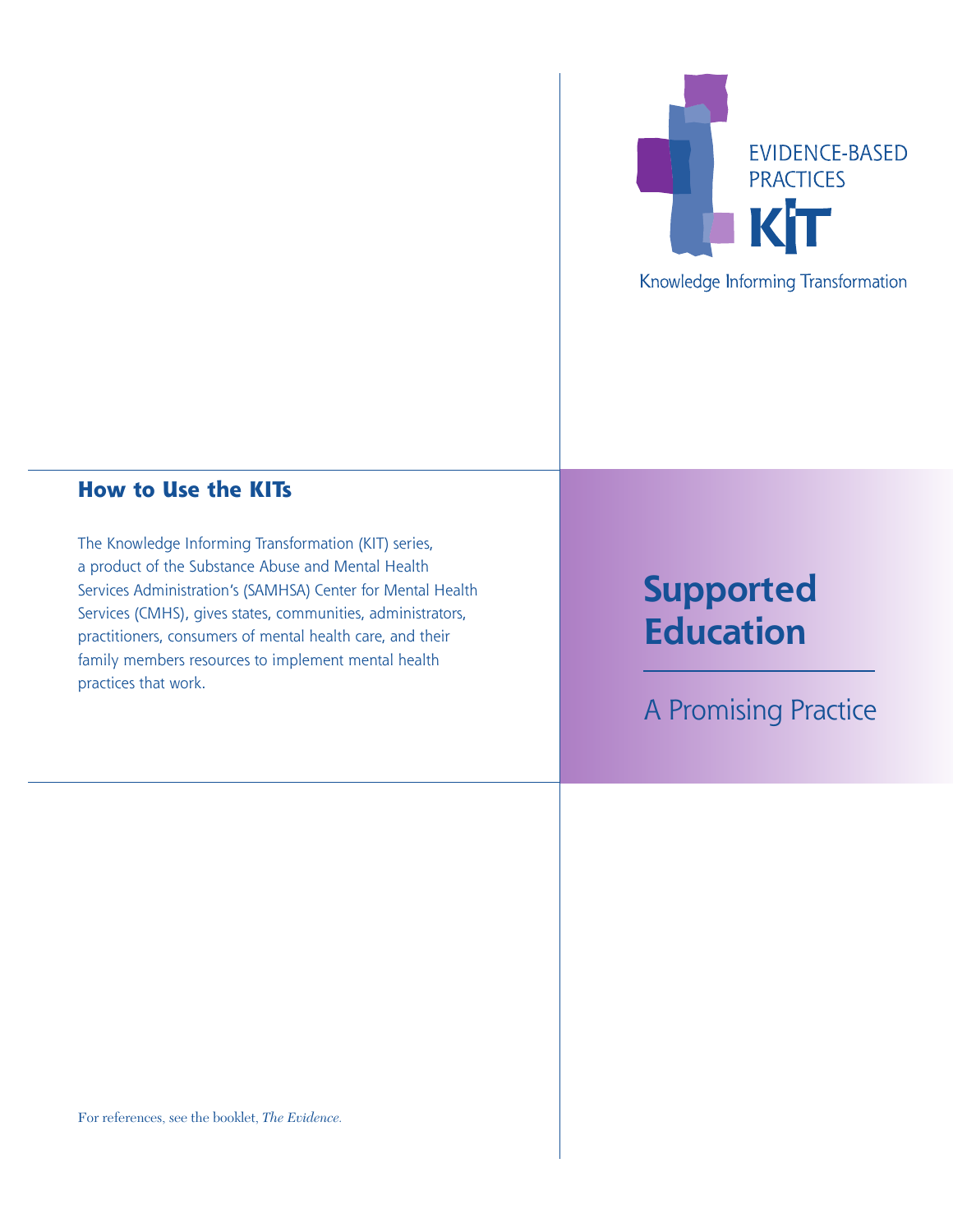This KIT is part of a series created by the Center for Mental Health Services, Substance Abuse and Mental Health Services Administration, U.S. Department of Health and Human Services.

This booklet is part of the Supported Education KIT that includes a CD-ROM and seven booklets:

**How to Use the KITs Getting Started With Evidence-Based and Promising Practices Building Your Program Training Frontline Staff Evaluating Your Program The Evidence Using Multimedia to Introduce Your Promising Practice**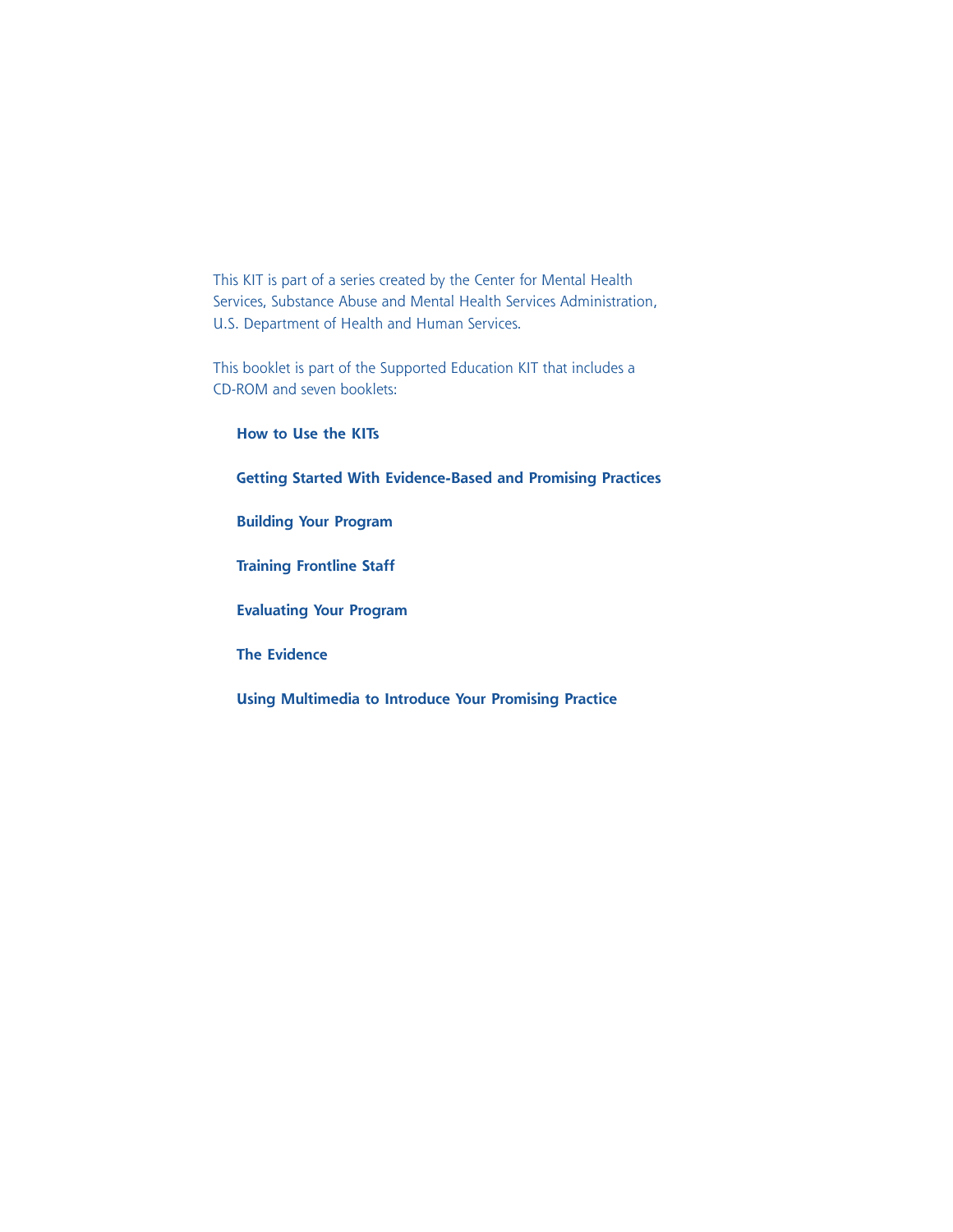

## Knowledge Informing Transformation

# **How to Use the KITs**

The emphasis on implementing evidence-based and promising practices stems from a consensus that a gap exists between what we know about effective treatments and the services currently offered. Several key reports call for closing the gap between what research tells us is effective and how services are delivered. These reports include the following:

- **III.S.** Department of Health and Human Services, *Mental Health: A Report of the Surgeon General* (1999); *Mental Health: Culture, Race and Ethnicity. A Supplement to Mental Health: A Report of the Surgeon General* (2001);
- National Advisory Mental Health Council Workgroup on Child and Adolescent Mental Health Intervention Development and Deployment, *Blueprint for Change: Research on Child and Adolescent Mental Health* (2001);
- Institute of Medicine. *Improving the Quality of Health Care for Mental and Substance-Use Conditions: Quality Chasm Series* (2006); and
- New Freedom Commission on Mental Health, *Achieving the Promise: Transforming Mental Health Care in America. Final Report* (2003).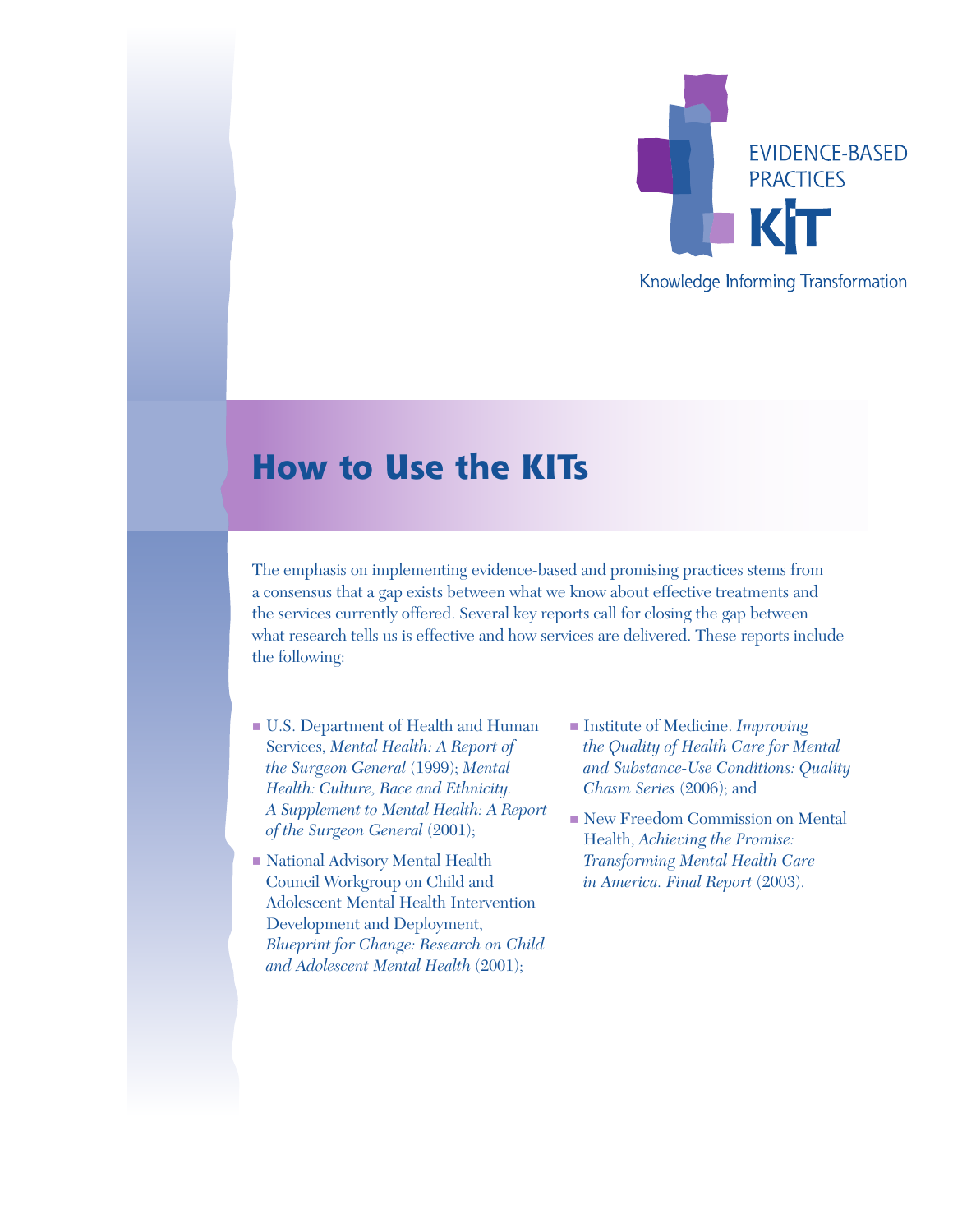SAMHSA recognizes the importance of identifying and implementing effective practices in real settings. This Knowledge Informing Transformation (KIT) series incorporates state-of-the-art research to help mental health agencies implement evidence-based practices (EBPs) or clinical and administrative practices found to consistently produce specific, intended results. Similarly, promising practices are clinical and administrative practices that have demonstrated some results and show promise of an evolving evidence base. By standardizing the implementation of promising practices, SAMHSA hopes to promote further research.

Supported Education is the first in SAMHSA's series of Promising Practices. Current evidence indicates that Supported Education has demonstrated results and warrants additional research to validate and expand existing knowledge. This KIT provides information to standardize this practice and promote its further development and evaluation. For more information including questions that are key to building the current evidence base see *The Evidence* in this KIT.

**While many mental health agencies provide excellent services, the opportunity to integrate the best that science has to offer into the service delivery system has compelled many agencies to implement evidence-based and promising practices.**

In 2004, 47 states were implementing EBPs either in part or statewide (Ganju, 2004), and the number of interested communities and organizations was growing.

# **How the KITs Started**

The KITs were born in 1998 when the Robert Wood Johnson Foundation convened a panel of researchers, clinicians, administrators, consumers, and family advocates to evaluate the research and determine which practices demonstrated positive outcomes in multiple research studies.

The panel identified six EBPs:

- Illness Management and Recovery;
- **Exercise Supported Employment;**
- **Family Psychoeducation;**
- **Example 3 Assertive Community Treatment;**
- Integrated Treatment for Co-Occurring Disorders (substance use and mental illness); and
- Medication Treatment, Evaluation and Management.

KITs, formerly called Information Resource Kits, were piloted in 2003 and subsequent field evaluations have helped refine them. The contributions of many organizations, researchers, providers, administrators, policymakers, consumers, and family members give these KITs their strength and vitality.

Developing additional Evidence-Based Practices and Promising Practices KITs is one of several SAMHSA activities focused on encouraging effective practices in mental health. Other KITs include:

- **Permanent Supportive Housing;**
- **Consumer-Operated Services;**
- **Treatment of Depression in Older Adults;**
- Interventions for Disruptive Behavior Disorders; and
- **Promoting Mental Health and Preventing** Mental, Emotional, and Behavioral Disorders Among Children and Adolescents.

Visit **<http://store.samhsa.gov>** to access the KITs.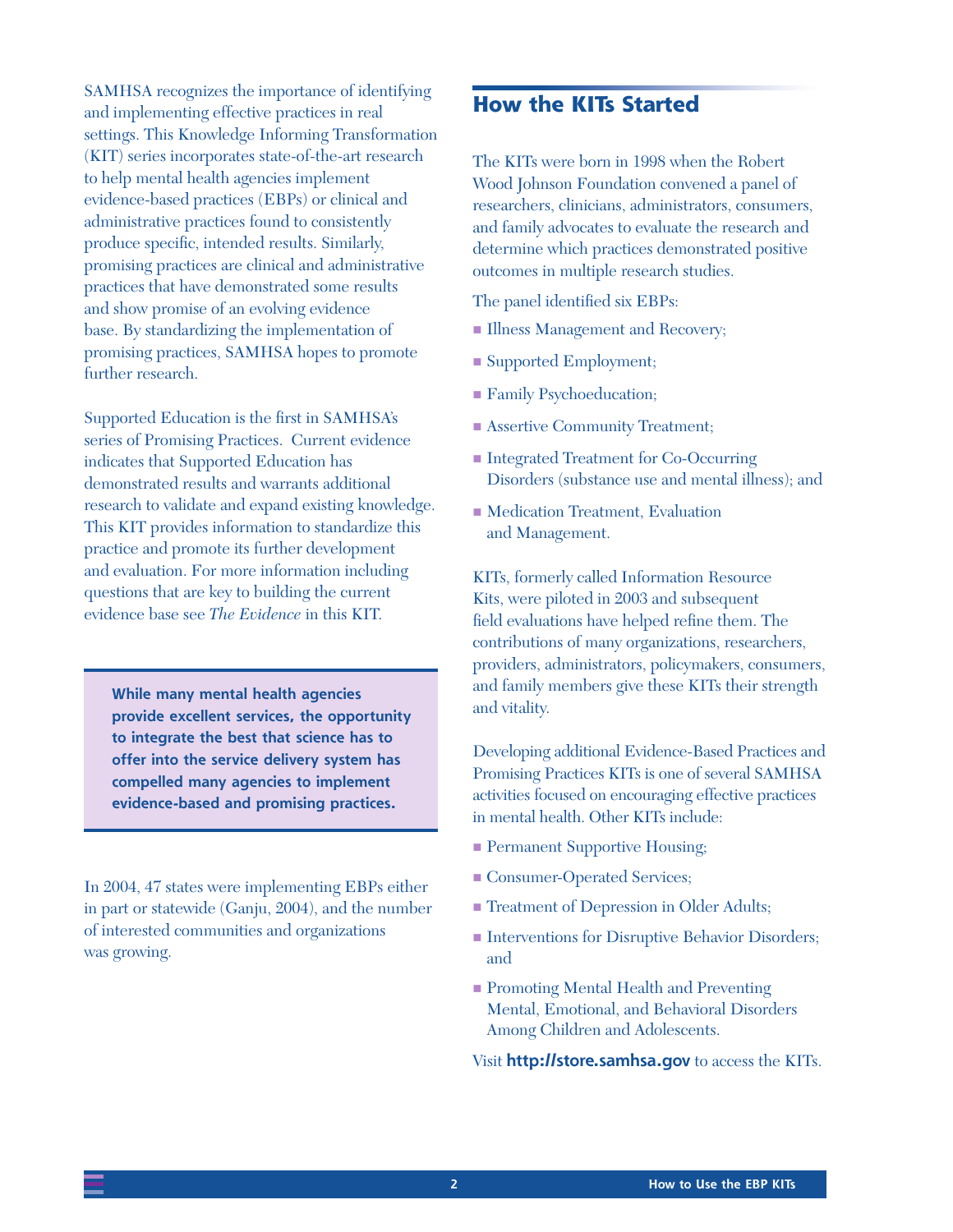Widespread adoption of effective practice interventions is at the center of SAMHSA's mission to improve service and is a major part of achieving its strategic goals of improving accountability, capacity, and effectiveness. SAMHSA hopes that the KITs will help communities provide the most effective services possible for people with mental illnesses and substance abuse problems.

## **Using the KITs**

Each KIT provides practice principles, beliefs, and values that guide the following:

- $\blacksquare$  Clinical judgments;
- **n** Specific treatment components;
- **Exercise** Structured service-delivery components; and
- **Exaluation components.**

KITs outline the essential components of each evidence-based or promising practice and provide suggestions collected from those who have successfully implemented them. These materials are based on professionals' experience of how to develop new programs within mental health systems and agencies.

#### **Two philosophical tenets steer these KITs:**

**Consumers and families have a right to information about effective treatments and, in areas where EBPs exist, they have a right to access effective services.**

**Mental health services should have the goal of helping people achieve their personal recovery goals; develop resilience; and live, work, learn, and participate in the community.**

Research shows that giving written educational materials to practitioners alone does not change practice (Hyde, Falls, Morris & Schoenwald, 2003). The KITs, therefore, include materials in various formats for a wide array of stakeholder groups. The KITs are primarily geared toward five critical groups of stakeholders:

- **Public mental health authorities;**
- **Agency administrators and program leaders;**
- Practitioners;
- Consumers; and
- **Family members and other supporters.**

The KITs present materials in different formats, including the following:

- **Example 3 I** Slides for a PowerPoint presentation;
- Brochures;
- CD-ROMs;
- **Practice workbooks and exercises; and**
- **Program guidelines.**

**If you are administratively and clinically responsible for developing and managing the evidence-based or promising practices program—you should read this entire KIT and be prepared to disseminate KIT materials to the appropriate people.**

While all stakeholders are welcome to read the entire KIT, we realize that many will not have the time to do so. For this reason, we targeted specific materials to particular stakeholder groups.

On page 5, *Each KIT at a Glance* shows you the variety of educational tools within each KIT. The booklets were not intended to be read sequentially, but rather to be used by different stakeholders as resources throughout the planning and implementation process.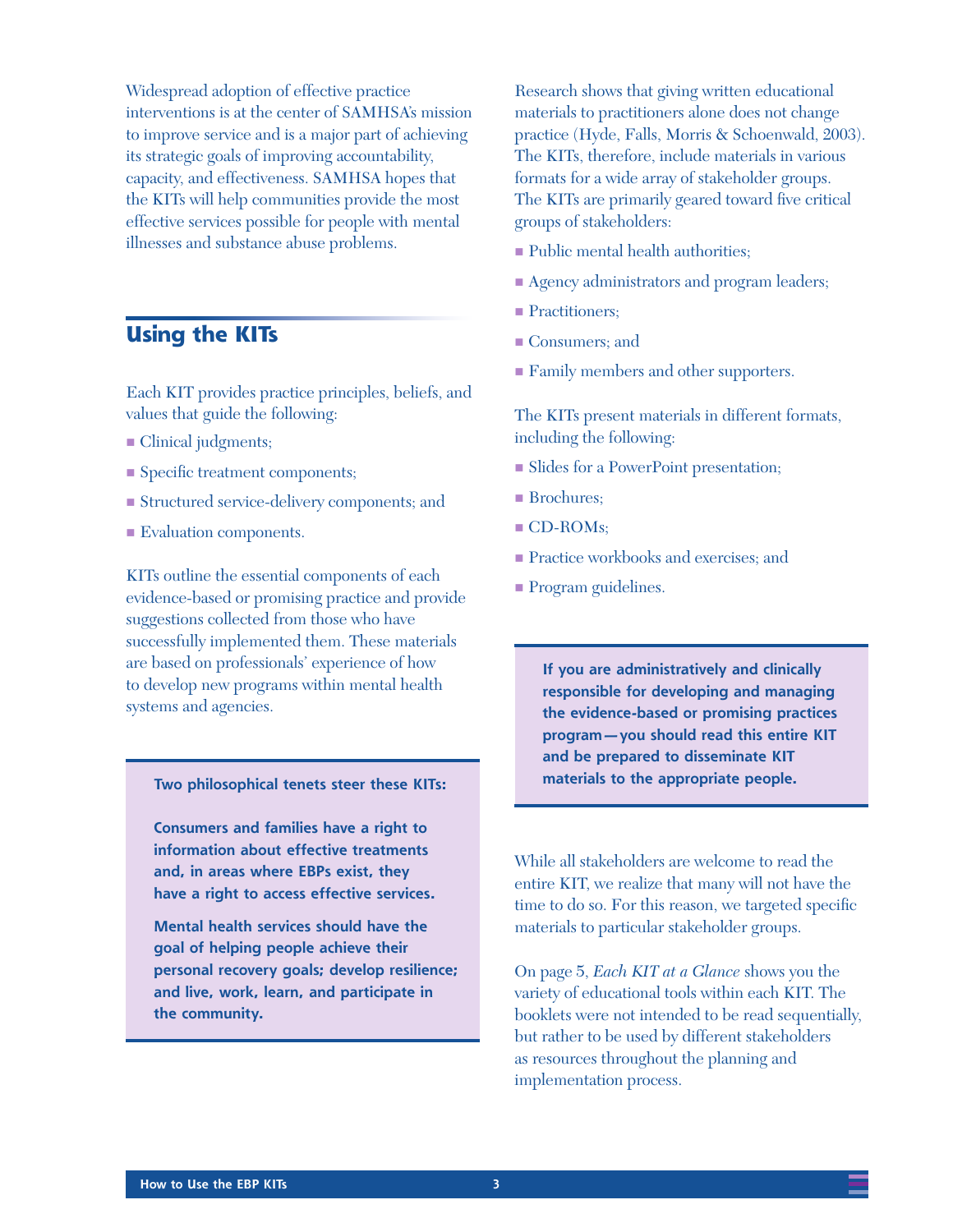#### **A word about terms we use**

People from various backgrounds and perspectives developed these materials. During development, it became evident that many different terms describe the key stakeholders. For clarity and consistency, in most instances we used common terms to identify these groups; however, in some situations, we use more precise or alternative terms. Here are notes about some of the terms we use:

- **Consumers:** We most frequently use *consumer*  in the KITs. Consumers are people who are living with serious mental illnesses and who use professional mental health services. Some KITs may target people who are not yet using mental health services and, therefore, may refer to *people who have experienced psychiatric symptoms.*
- **Family and other supporters: Recognizing** that many consumers have key supporters who are not family members, we often use *family and other supporters.*
- **Practitioners:** *Practitioner* means the person who delivers mental health services. This term is used instead of *clinician, case manager, nurse, therapist,* etc., except when referring to a specific kind of role (for example, the education specialist in the *Supported Education KIT)*.
- **Prescribers:** Prescriber refers to staff who prescribe medications such as psychiatrists or other staff who have prescribing rights.
- **EBP leader or program leader:** *Program leader* refers to the agency staff person who oversees the practice. We use this term instead of *program supervisor, operations director, program manager, or program administrator* because it clarifies the fact that this person's job is to manage the implementation process with the support of the agency's administration.
- **Public mental health authorities:** Government agencies that determine the regulations and funding structures of the public mental health system. We recognize that evidence-based and promising practices may also be implemented and overseen in the private sector.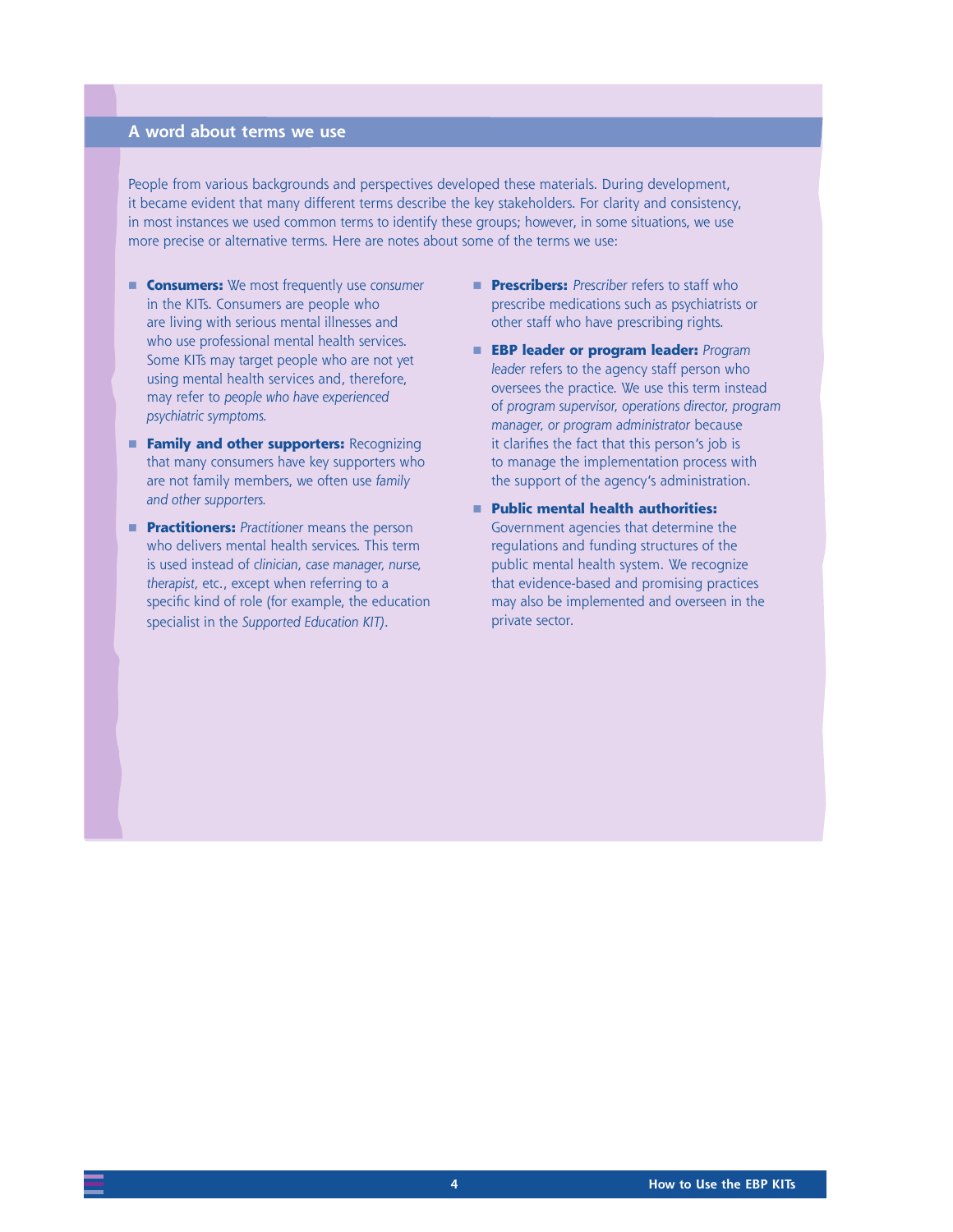| <b>Each KIT at a glance</b>                                                                                                                                                                                                                                                                                                                                                                                                                                                                                                                                                                                                                                                                                                                           |                                                                                                                                                                                                                                                                                                                                                                                                                                                                                                                                                                      |                                                                                                                                                                                                                                                                                                                                                                                                                                                                      |                                                                                                                                                                                                                                                                                                                                                                                                                                                                                                                             |
|-------------------------------------------------------------------------------------------------------------------------------------------------------------------------------------------------------------------------------------------------------------------------------------------------------------------------------------------------------------------------------------------------------------------------------------------------------------------------------------------------------------------------------------------------------------------------------------------------------------------------------------------------------------------------------------------------------------------------------------------------------|----------------------------------------------------------------------------------------------------------------------------------------------------------------------------------------------------------------------------------------------------------------------------------------------------------------------------------------------------------------------------------------------------------------------------------------------------------------------------------------------------------------------------------------------------------------------|----------------------------------------------------------------------------------------------------------------------------------------------------------------------------------------------------------------------------------------------------------------------------------------------------------------------------------------------------------------------------------------------------------------------------------------------------------------------|-----------------------------------------------------------------------------------------------------------------------------------------------------------------------------------------------------------------------------------------------------------------------------------------------------------------------------------------------------------------------------------------------------------------------------------------------------------------------------------------------------------------------------|
| <b>Getting Started with</b><br><b>Evidence-Based and</b><br><b>Promising Practices</b><br>for agency administrators,<br>program leaders, and<br>mental health authorities                                                                                                                                                                                                                                                                                                                                                                                                                                                                                                                                                                             | <b>Building Your</b><br><b>Program</b><br>for agency<br>administrators, program<br>leaders, and mental                                                                                                                                                                                                                                                                                                                                                                                                                                                               | <b>Training Frontline</b><br><b>Staff</b><br>for practitioners                                                                                                                                                                                                                                                                                                                                                                                                       | <b>Evaluating Your</b><br><b>Program</b><br>for quality<br>assurance team<br>members                                                                                                                                                                                                                                                                                                                                                                                                                                        |
|                                                                                                                                                                                                                                                                                                                                                                                                                                                                                                                                                                                                                                                                                                                                                       | health authorities                                                                                                                                                                                                                                                                                                                                                                                                                                                                                                                                                   |                                                                                                                                                                                                                                                                                                                                                                                                                                                                      |                                                                                                                                                                                                                                                                                                                                                                                                                                                                                                                             |
| <b>Implementing evidence-</b><br>based and promising<br>practices<br><b>About cultural</b><br>competence<br>Getting Started With Evidence-<br><b>Based and Promising Practices</b><br>gives you essential general<br>information for implementing<br>effective practices and tells<br>you how to develop culturally<br>competent services.<br>It covers common initial<br>tasks and activities including<br>the following:<br>Consensus-building;<br>Integrating practice<br>■<br>principles into agency's<br>policies and procedures;<br>and<br>Developing training and<br>evaluation structures.                                                                                                                                                    | <b>Implementation tips for</b><br>٠<br>agency administrators<br>and program leaders<br>Tips for public mental<br>٠<br>health authorities<br><b>Building Your Program offers</b><br>suggestions on how mental<br>health authorities may<br>support implementation. It<br>also gives tips to help agency<br>staff develop the program,<br>including information about<br>the following:<br><b>Staffing</b> ;<br>Developing policies and<br>■<br>procedures;<br>Understanding revenue<br>ш<br>sources and budgeting;<br>and<br>Developing a training<br>٠<br>structure. | Overview of the<br>practice<br><b>Practitioners'</b><br>٠<br>knowledge and<br>skills<br>Training Frontline Staff,<br>a workbook especially<br>for practitioners, covers<br>the nuts and bolts of<br>delivering services. These<br>materials assume that<br>staff are trained and<br>experienced in working<br>with people with serious<br>mental illnesses. General<br>information about<br>working with people<br>with serious mental<br>illnesses is not included. | <b>Process and</b><br>٠<br>outcome measures<br>How to conduct<br>٠<br>process and<br>outcome<br>assessments<br><b>Evaluating Your Program</b><br>gives you general<br>information about<br>developing a quality<br>assurance system and<br>for integrating process<br>and outcome measures<br>into a quality<br>assurance system.<br>It also tells you how<br>to conduct process<br>assessments and out-<br>comes monitoring.<br>Tips on how to use<br>process and outcomes<br>data to improve the<br>program are included. |
| <b>Using Multimedia to Introduce Your Promising Practice</b>                                                                                                                                                                                                                                                                                                                                                                                                                                                                                                                                                                                                                                                                                          |                                                                                                                                                                                                                                                                                                                                                                                                                                                                                                                                                                      |                                                                                                                                                                                                                                                                                                                                                                                                                                                                      | <b>The Evidence</b>                                                                                                                                                                                                                                                                                                                                                                                                                                                                                                         |
| for all stakeholders                                                                                                                                                                                                                                                                                                                                                                                                                                                                                                                                                                                                                                                                                                                                  |                                                                                                                                                                                                                                                                                                                                                                                                                                                                                                                                                                      |                                                                                                                                                                                                                                                                                                                                                                                                                                                                      | for all stakeholders                                                                                                                                                                                                                                                                                                                                                                                                                                                                                                        |
| Using Multimedia to Introduce Your Promising Practice presents introductory materials to<br>explain the practice and how it helps consumers and families. Examples include sample<br>brochures and introductory PowerPoint presentations, that are on the CD-ROM in the KITs.<br>Brochures are available in both English and Spanish. Use them during inservice training<br>meetings or for community presentations to cover the following:<br>Background information;<br>The practice principles and values; and<br>The basic rationale for service components.<br>Anyone trained in the promising practice (including program leaders, staff, and advisory<br>group members) should be able to use these tools to educate other stakeholder groups. |                                                                                                                                                                                                                                                                                                                                                                                                                                                                                                                                                                      |                                                                                                                                                                                                                                                                                                                                                                                                                                                                      | This section<br>introduces all<br>stakeholders to<br>the evidence<br>that supports the<br>promising practice.<br>Any reference<br>cited in the KIT<br>can be found<br>in this booklet.                                                                                                                                                                                                                                                                                                                                      |